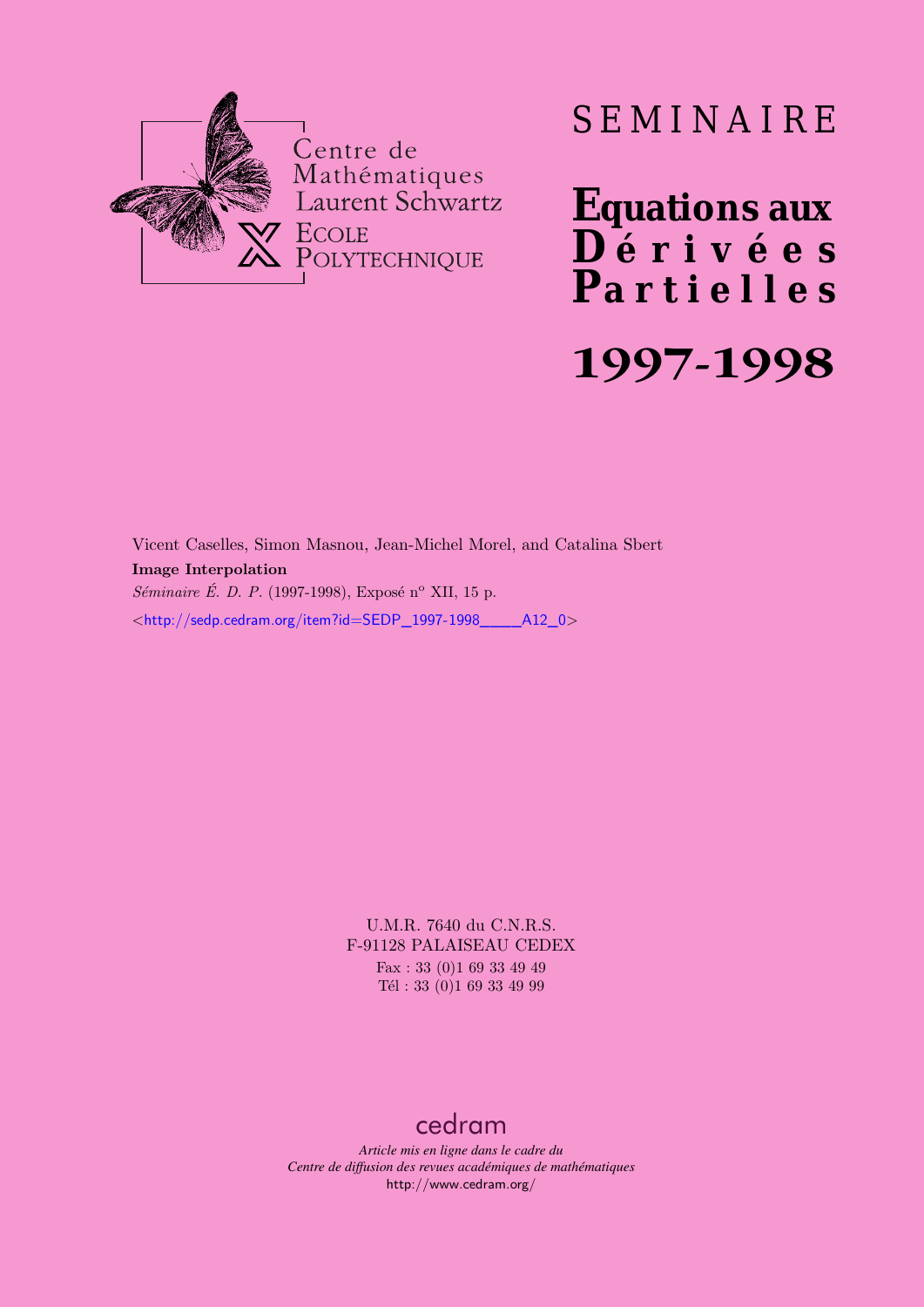## Image Interpretations and interpretations of the second second second second second second second second second second second second second second second second second second second second second second second second secon

Vicent Caselles Simon Masnou<sup>†</sup> Jean-Michel Morel<sup>#</sup> Catalina Sbert<sup>§</sup>

 $J$ uly  $J$ ,  $J$ 

#### Abstract

We discuss possible algorithms for interpolating data given in a set of curves and-or points in the plane. We propose a set of basic assumptions to be satisfied by the interpolation algorithms which lead to a set of models in terms of possibly degenerate elliptic partial differential equations. The Absolute Minimal Lipschitz Extension model AMLE is singled out and studied in more detail We show experiments suggesting a possible application the restoration of images with poor dynamic range We also analyse the problem of unsmooth interpolation and show how it permits a subsidiary variational method

#### **Introduction**  $\mathbf{1}$

Our purpose in this paper will be to discuss possible algorithms for interpolating scalar data given on a set of points and-or curves in the plane Our main motivation comes from the eld of image processing. A number of different approaches using interpolation techniques have been proposed in the literature for "perceptually motivated" coding applications. The image is assumed to be made mainly of areas of constant or smoothly changing intensity separated by discontinuities represented by strong edges. The coded information, also known as *sketch data*, consists of the geometric structure of the discontinuities and their amplitudes In very low bit rate applications the decoder has to reconstruct the smooth areas in between by using the edge information This can be posed as a scattered data interpolation problem from an arbitrary initial set the sketch data under certain smoothness constraints [14]. In the following we assume that a set of curves and points is given and we want to construct a function interpolating these data. Several interpolation techniques using implicitly or explicitly the solution of a partial differential equation have been used in the engineering literature. In the spirit of  $[1]$ , our approach to the problem will be based on a set of formal requirements that any interpolation operator in the plane should satisfy Then we show that any operator which interpolates continuous data given on a set of curves can be given as the viscosity solution of a degenerate elliptic partial differential equation of a certain type. The examples include the Laplacian operator and the minimal Lipschitz extension operator  $[2, 10]$  which is related to the work of J. Casas [4]. We shall prove mainly two facts:

Dept. de Matematiques, Univ. de les Illes Balears, 07071 Palma de Mallorca, Spain, dmivcauwps.uib.es 'UEREMADE, Université de Paris-Dauphine, 79775 Paris Cedex 16, France, masnouwceremade.dauphine.ir UMLA, Ecole Normale Superieure de Cachan, 94235 Cedex, France, Jean-Michel Morel@cmla.ens-cachan.fr" Dept. de Matematiques, Univ. de les Illes Balears, 07071 Palma de Mallorca, Spain, dmicsju@ps.uib.es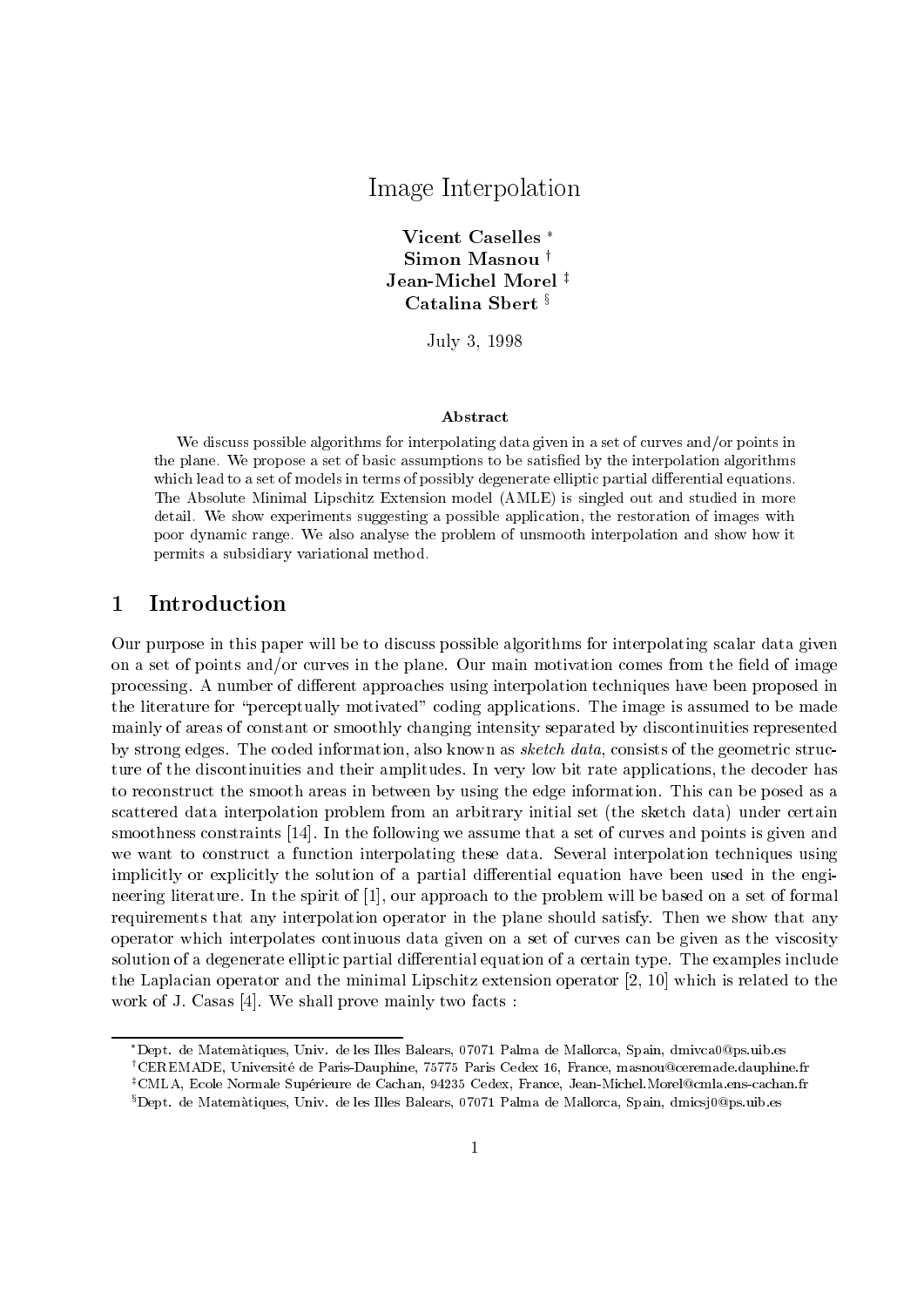$\bullet$  If we want a smooth (e.g. Lipschitz) interpolant of points and curves, the most invariant and rehable interpolate must satisfy  $D^{\ast}u(Du,Du)=0$  and is therefore solution of the Absolutely Minimizing Lipschitz Extension AMLE model introduced by Aronsson

 $\bullet$  If we want to interpolate discontinuity lines as well, our analysis proves that the interpolant must satisfy div $(\frac{Du}{|Du|})=0.$  In other words, the interpolant has all level lines straight  $\colon$  I his solution is more more satisfactory (as experiments will provide we use a subsidiary we use a subsidiary ( variational criterion, because of the high multiplicity of solutions for  $\frac{dV}{dDu}$ ) = 0. We shall therefore introduce a level lines based variational method. We also discuss extensions of this method yielding curved level lines as well

Our plan is as follows

In Section 2, we present several axioms for image interpolation and show how they lead to equations  $D^2u(Du, Du) = 0$  and  $\text{div}(\frac{\overline{D}u}{|Du|}) = 0$ . In Section 3, we give some nints on the properties of solutions of  $D$   $u(Du, Du) = 0$ . In Section 4, we discuss the variational subsidiary method for singular interpolation. Section 5 is devoted to two different applications, the restoration of missing level lines smooth interpolation on one hand and the disocclusion or spots removal singular interpolation), on the other hand.

#### $\overline{2}$ Axiomatic analysis of smooth interpolation operators

In order to classify interpolation operators, we shall first restrict our discussion to the particular case where the interpolated data is a function defined on a Jordan curve  $\Gamma$ .

Let C be the set of continuous simple Jordan curves in  $\mathbb{R}^2$ . For each  $\Gamma \in \mathcal{C}$ , let  $\mathcal{F}(\Gamma)$  be the set of continuous functions defined on  $\Gamma$ . We shall consider an interpolation operator as a transformation E which associates with each  $\Gamma \in \mathcal{C}$  and each  $\varphi \in \mathcal{F}(\Gamma)$  a unique function  $E(\varphi, \Gamma)$  defined in the region D inside satisfying the following axioms

A
 Comparison principle

$$
E(\varphi, \Gamma) \le E(\psi, \Gamma)
$$
 for any  $\Gamma \in \mathcal{C}$  and any  $\varphi, \psi \in \mathcal{F}(\Gamma)$  with  $\varphi \le \psi$ 

A Stability principle

 $E(E(\varphi,\Gamma)\mid_{\Gamma'},\Gamma')=E(\varphi,\Gamma)\mid_{D(\Gamma')}$  $\mathbf{r}$  and  $\mathbf{r}$ 

for any  $\Gamma \in \mathcal{C}$ , any  $\varphi \in \mathcal{F}(\Gamma)$  and  $\Gamma' \in \mathcal{C}$  such that  $D(\Gamma') \subseteq D(\Gamma)$ . This principle means that no



Figure Stability principle

new application of the interpolation can improve a given interpolant. If this were not the case,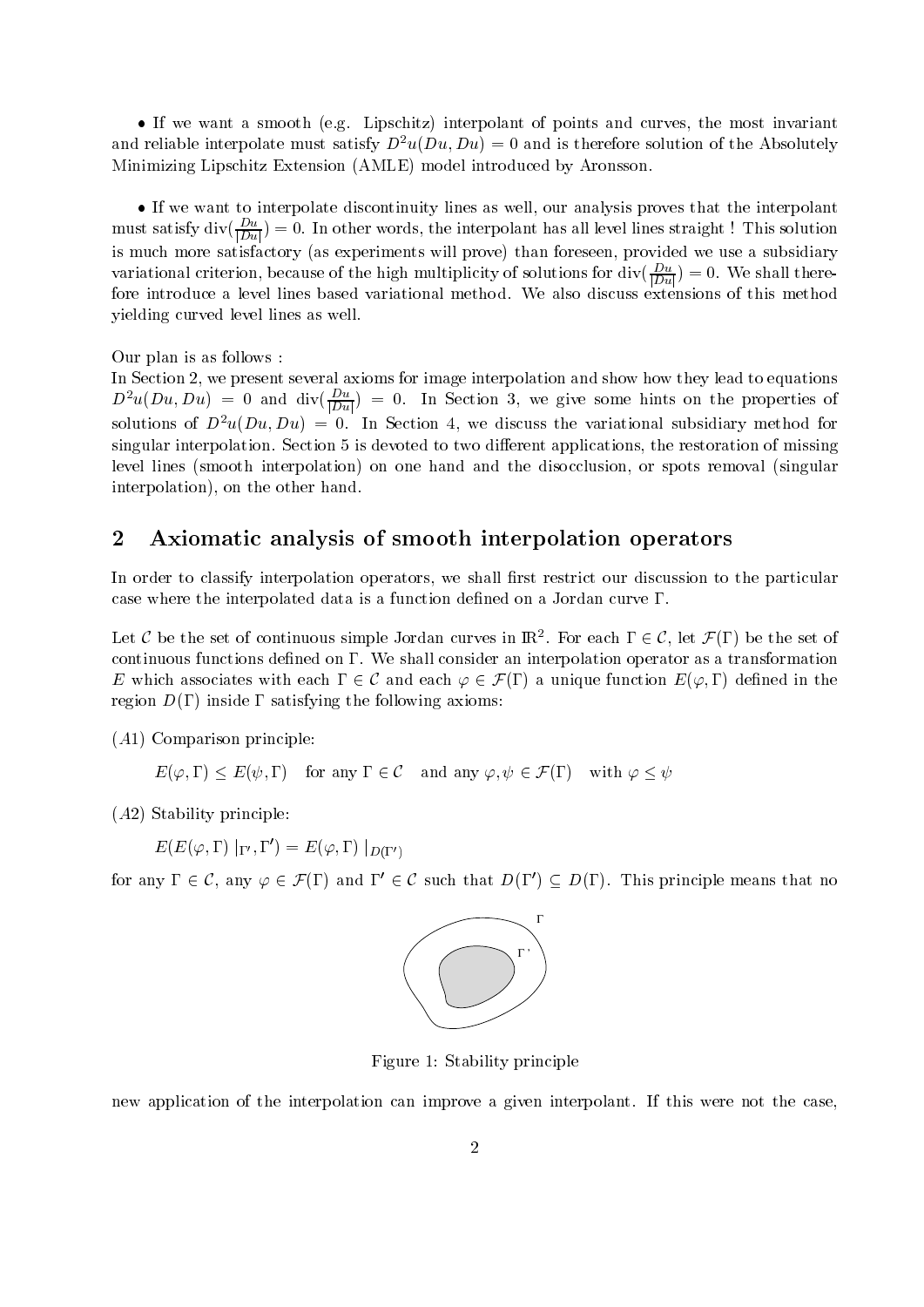we should it the interpretation operator in the interpretation operator in the interpretation of the interpret attained

For the next principle we denote by SM the set of symmetric two dimensional matrices (A3) Regularity principle: Let  $A \in SM(2)$ ,  $p \in \mathbb{R}^2 - \{0\}$ ,  $c \in \mathbb{R}$  and

$$
Q(y) = \frac{A(y - x, y - x)}{2} + \langle p, y - x \rangle + c.
$$

(where  $\langle x, y \rangle = \sum_{i=1}^{\infty} x_i y_i$ ). Let  $D(x,r) = \{y \in \mathbb{R}^2 : ||y - x|| \leq r\}$  and  $\partial D(x,r)$  its boundary. Then

$$
\frac{E(Q \mid_{\partial D(x,r)}, \partial D(x,r))(x) - Q(x)}{r^2/2} \to F(A, p, c, x) \quad \text{as } r \to 0+
$$
\n(1)

where  $F:SM(2)\times\mathbb{R}^2-\{0\}\times\mathbb{R}\times\mathbb{R}^2\to\mathbb{R}$  is a continuous function.

This assumption is much weaker than what it appears to be. Indeed, assume only that given  $A, p, c, x$ , we can find a  $C^+$  function u such that  $D^+u(x) = A$ ,  $Du(x) = p$ ,  $u(x) = c$ , such that the die die rentiese van die holds van die verslag van die van die van die van die van die verslag van die verslag it is easily proven that  $(1)$  noids for all  $C$  -functions and in particular for  $Q.$ 

Together with these basic axioms let us consider the following axioms which express obvious independence properties of the interpolation process with respect to the observer's standpoint and the grey level encoding scale

 $\lambda$  . Translation is the invariance in  $\lambda$ 

$$
E(\tau_h \varphi, \Gamma - h) = \tau_h E(\varphi, \Gamma)
$$

where  $\tau_h \varphi(x) = \varphi(x+h)$ ,  $h \in \mathbb{R}^2$ ,  $\varphi \in \mathcal{F}(\Gamma)$ ,  $\Gamma \in \mathcal{C}$ . The interpolant of a translated image is the translated of the interpolant

A Rotation invariance

$$
E(R\varphi,R\Gamma)=RE(\varphi,\Gamma)
$$

where  $R\varphi(x) = \varphi(R^t x)$ , R being an orthogonal map in  $\mathbb{R}^2$ ,  $\varphi \in \mathcal{F}(\Gamma)$ ,  $\Gamma \in \mathcal{C}$ . The interpolant of a rotated image is the rotated of the interpolant

A Grey scale shift invariance

$$
E(\varphi+c,\Gamma)=E(\varphi,\Gamma)+c
$$

for any  $\Gamma \in \mathcal{C}$ , any  $\varphi \in \mathcal{F}(\Gamma)$ ,  $c \in \mathbb{R}$ .

A Linear grey scale invariance

$$
E(\lambda \varphi, \Gamma) = \lambda E(\varphi, \Gamma)
$$
 for any  $\lambda \in \mathbb{R}$ 

 $\lambda$  zoom is a zoom invariance in vertex  $\lambda$ 

$$
E(\delta_\lambda \varphi, \lambda^{-1}\Gamma) = \delta_\lambda E(\varphi, \Gamma)
$$

where  $\{X,Y,Y\}$  is the interpolant of  $X$  is the zoomed interpolant of a society  $\{X,Y,Y\}$  is the zoomed interpolant of  $X$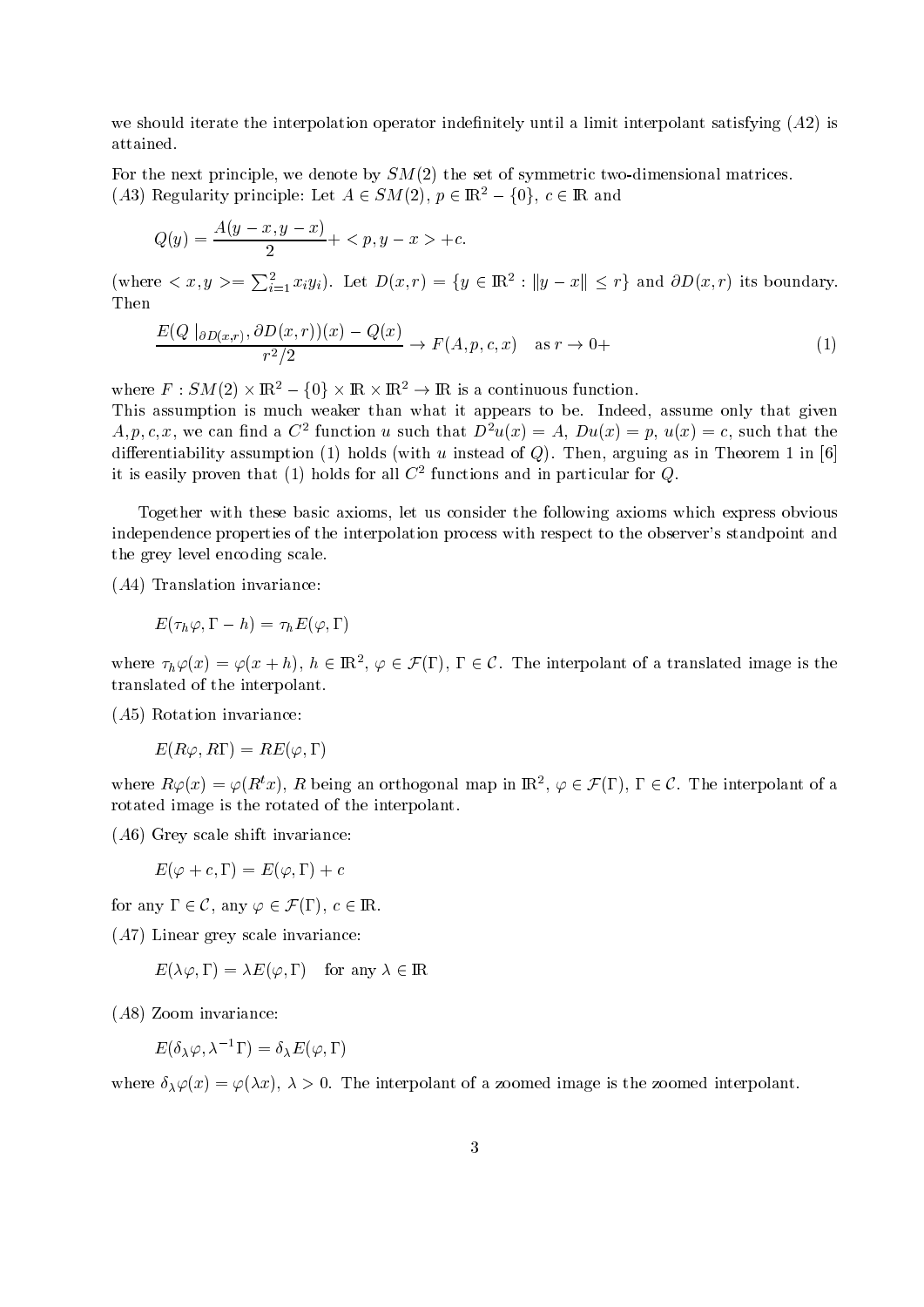Axioms A A and A to A are obvious adaptations from the axiomatic developed in [1]. Let us write  $G(A) = F(A, e_1), A \in SM(2), e_1 = (1, 0)$ . Then G is a continuous function of A. Given a matrix -

$$
A = \begin{pmatrix} \alpha & \beta \\ \beta & \gamma \end{pmatrix},
$$

let us write for simplicity G - - instead of G A Then using an argument similar to the one developed in  $[1]$  we prove

**Theorem 2.1** [6] Assume that E is an interpolation operator satisfying  $(A1) - (A8)$ . Let  $\varphi \in \mathcal{C}(\Gamma)$ , u is a viscosity solution of the solution of the solution of the solution of the solution of the solution of t

$$
G\left(D^2u\left(\frac{Du}{|Du|},\frac{Du}{|Du|}\right), D^2u\left(\frac{Du}{|Du|},\frac{Du^{\perp}}{|Du|}\right), D^2u\left(\frac{Du^{\perp}}{|Du|},\frac{Du^{\perp}}{|Du|}\right)\right) = 0 \quad \text{in } D(\Gamma)
$$
  

$$
u_{|\Gamma} = \varphi
$$
 (2)

In addition,  $G(A)$  is a nondecreasing function of A satisfying  $G(\lambda A) = \lambda G(A)$  for all  $\lambda \in \mathbb{R}$ 

We do not give explicitly the notion of viscosity solution for the general model and we refer to  $|0, t|$ . From now on, we shall assume that the interpolation operator E satisfies  $(A1) = (A0)$ . Using the monotonicity of  $G$ , we can reduce the number of involved arguments inside  $G$ .

Proposition - iIf <sup>G</sup> does not depend upon its rst or its last argument then it only depends on its rate its last respect to the control of the state of the state of the state of the state of the state o

 $\mathbf{u} = \mathbf{u}(\alpha, \beta, \gamma) = \mathbf{u}(\alpha, \beta), \quad \text{then} \quad \mathbf{u} = \mathbf{u}(\alpha) = \alpha \mathbf{u}(1),$ 

 $\mathbf{u} = \mathbf{u}(\alpha, \beta, \gamma) = \mathbf{u}(\beta, \gamma),$  when  $\mathbf{u} = \mathbf{u}(\gamma) = \gamma \mathbf{u}(\gamma).$ 

 $\alpha, \beta, \gamma \in \mathbb{R}$ .

ii I G is differentiable at G many G many be written as G is a non-term as G is a non-terminal control of the matrix.

Thus if we assume that  $\mathcal{A} = \{x_i\}_{i=1}^n$  and set  $\mathcal{A} = \{x_i\}_{i=1}^n$ 

$$
B=\left(\begin{array}{cc}a&b\\b&c\end{array}\right)
$$

then we may write  $\mathbb{R}^n$  we may write  $\mathbb{R}^n$  write  $\mathbb{R}^n$  write  $\mathbb{R}^n$ 

$$
aD^2u\left(\frac{Du}{|Du|},\frac{Du}{|Du|}\right)+2bD^2u\left(\frac{Du}{|Du|},\frac{Du^{\perp}}{|Du|}\right)+cD^2u\left(\frac{Du^{\perp}}{|Du|},\frac{Du^{\perp}}{|Du|}\right)=0.\tag{3}
$$

where  $a, c \geq 0$ ,  $ac - b^2 \geq 0$  which is equivalent to say that the matrix B is nonnegative [6]. Let us explore which of these operators can be used to interpolate data given on a set of points and-or  $\mathbf{A} \in \mathbb{R}$  . The ball of center  $\mathbf{A} \in \mathbb{R}$ solution of (3) on  $D \setminus \{(0,0)\}$  such that  $U(0,0) = 1$  and  $U(x_1,x_2) = 0$  for  $(x_1,x_2) \in \partial D$ . Assume that we have existence and uniqueness of solutions of solutions of solutions of solutions of solution and the data are  $\mathcal{S}$ rotation invariant then we may look for a radial solution  $U = f(r)$  of (3) with  $r = \sqrt{x_1^2 + x_2^2}$ . If u satisfied the form of the form of the solution of the solution of the solution of the solution of the solution

$$
arf'' + cf' = 0 \quad 0 < r < 1 \tag{4}
$$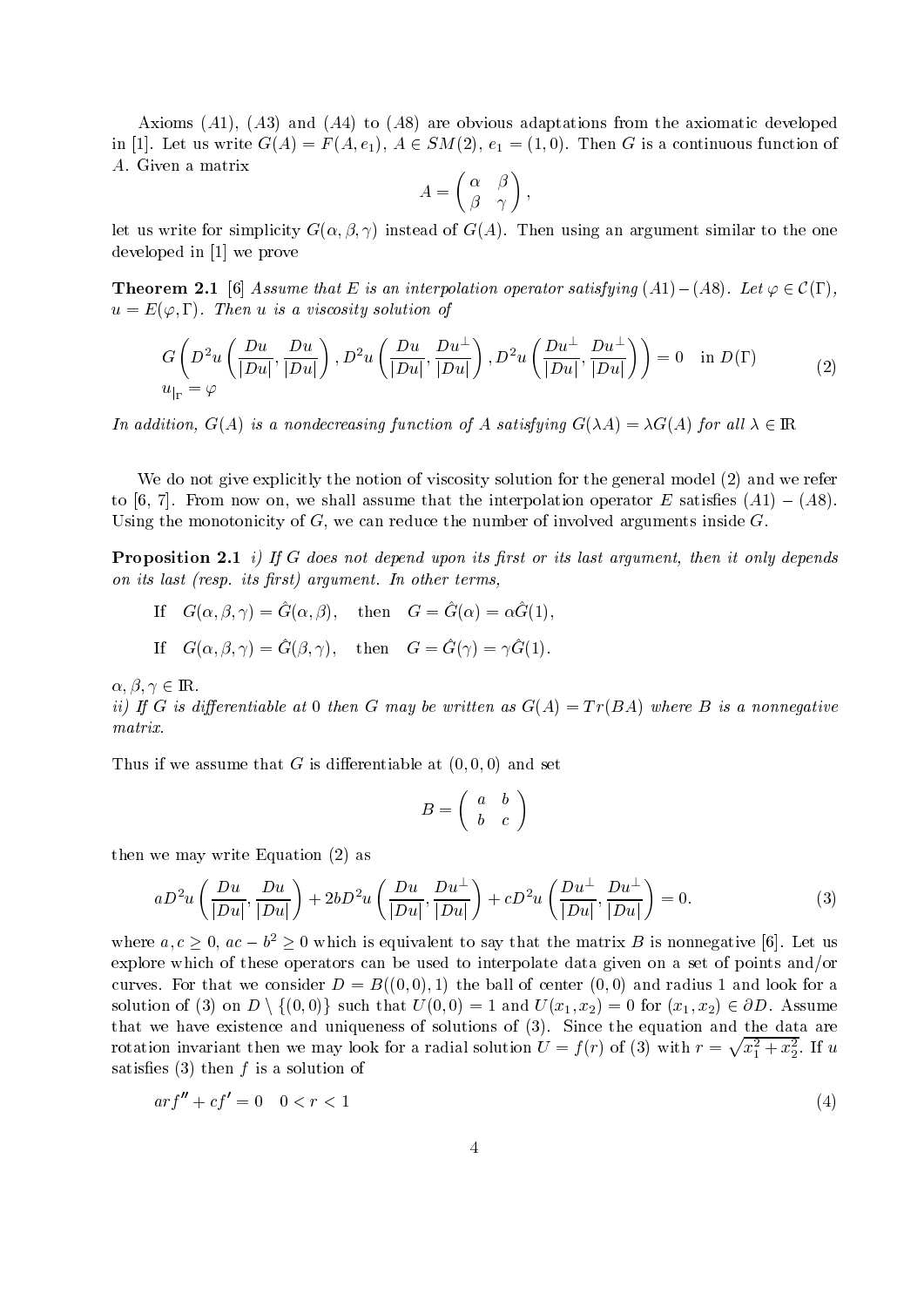such that f is the values of the values of a-matrix of a-matrix  $\mathbf{r}$  and  $\mathbf{r}$ 

If  $a = 0$ , then  $b = 0$ . If  $c = 0$  then we have no equation. If  $c > 0$  then  $f = 0$  and the only solution of the boundary constant The boundary constant Theorem are no interpolations can no interpret  $\mathcal{N}$ operators in this case

ii) Consider now  $a > 0$ . Since (4) is an Euler equation the solutions are of the form 1,  $r^2$  or log r. If  $0 \leq c < a$  then  $z = 1 - c/a$  and  $f(r) = 1 - r^z$ . Notice that  $\nabla U$  is bounded if and only if  $z = 1$ , i.e.  $c = 0$ . In that case also  $b = 0$  and the equation is

$$
D^2 u\left(\frac{Du}{|Du|}, \frac{Du}{|Du|}\right) = 0\tag{5}
$$

when  $\mathcal{C}$  and the solution exists but the gradient is unbounded at the gradient is unbounded at the gradient  $\mathcal{C}$ general solution of (4) is  $f(r) = \alpha + \beta \log r$ ,  $\alpha, \beta \in R$  and we cannot match the boundary conditions. Similarly if  $c > a$ ,  $f(r) = \alpha + \beta r^2$ ,  $z = 1 - c/a < 0$ ,  $\alpha, \beta \in R$  and again we cannot match the boundary conditions

### This discussion proves that

1) if we require that the interpolation operators described by a smooth function  $G$  be able to interpolate data given on curves and-or points we are forced to assume model As discussed above there are other possibilities with  $0 < c < a$  but the gradient may become unbounded even for smooth data at the boundary which means that we have  $\alpha$  regularity than in model  $\alpha$  is model to  $\alpha$ model as we shall see always keeps a bound on the gradient if the boundary data have a bounded gradient

2) we can retain the case  $a = 0$ , which yields the equation  $D^2u(\frac{Du}{|Du|}, \frac{Du}{|Du|}) = 0$ , as interesting for it allows singular interpolants when the boundary data are unsmooth This possibility which is not taken into account in our axiomatics, will be developed in Section 4.



Figure Sections of the radial solutions for a discretized Laplacian and model respectively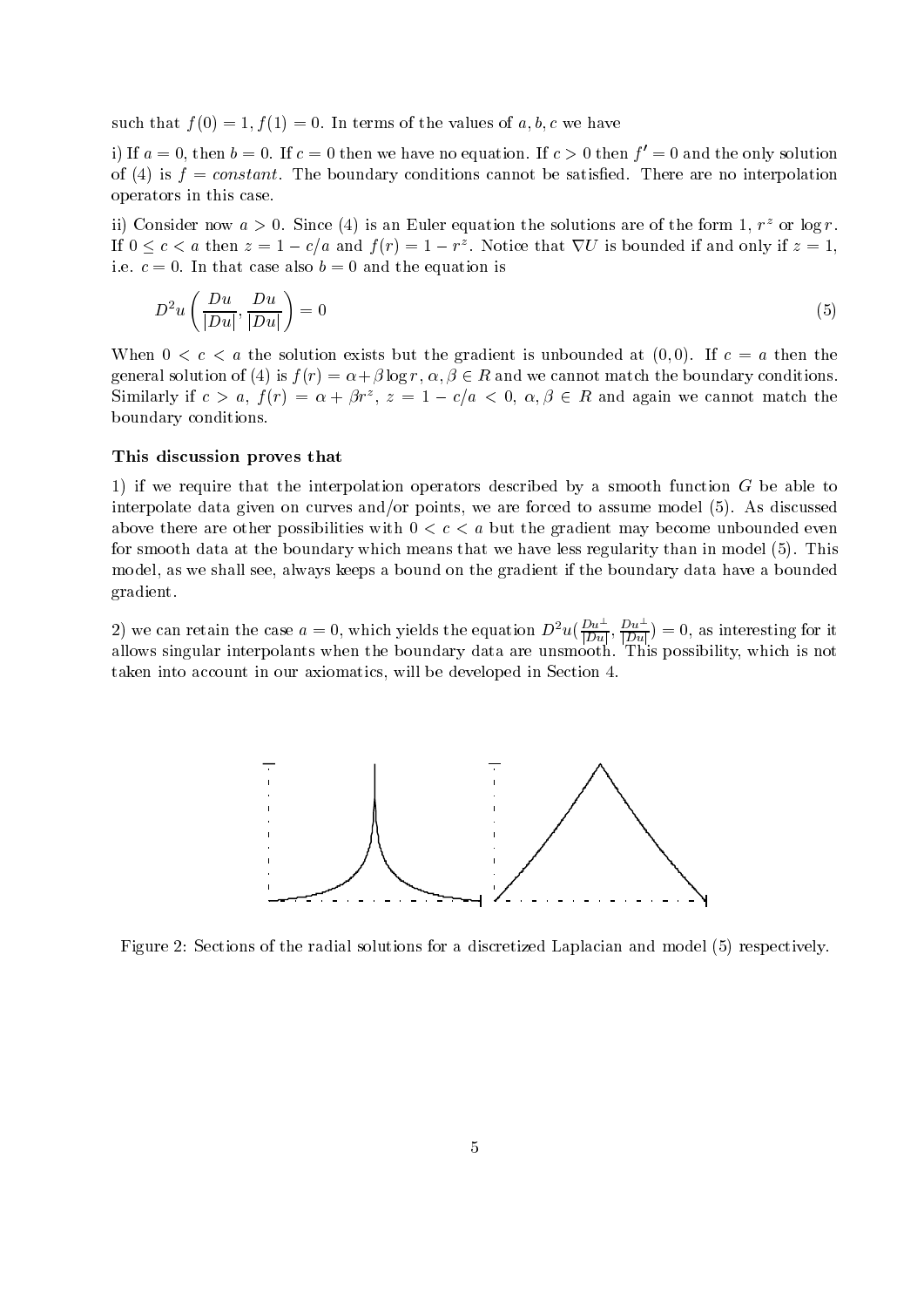## The AMLE model

Given a domain  $\Omega$  with  $\partial\Omega \in \mathcal{C}$  and  $\varphi \in \mathcal{F}(\partial\Omega)$  we consider  $E(\varphi, \partial\Omega)$  to be the viscosity solution  $\alpha$ f

$$
D^2 u\left(\frac{Du}{|Du|}, \frac{Du}{|Du|}\right) = 0 \quad \text{in } \Omega
$$
  

$$
u_{|_{\partial\Omega}} = \varphi.
$$
 (6)

We consider equation (6) in the viscosity sense. Given  $u \in C(\Omega)$  we say that u is a viscosity subsolution (supersolution) of (6) if for any  $\psi \in C^2(\Omega)$  and any  $x_0$  local maximum (minimum) of  $u - \psi$  in  $\Omega$  such that  $D\psi(x_0) \neq 0$ 

$$
D^2\psi(x_0)\left(\frac{D\psi(x_0)}{|D\psi(x_0)|},\frac{D\psi(x_0)}{|D\psi(x_0)|}\right)\geq 0\quad (\leq 0).
$$

A viscosity solution is a function which is a viscosity sub- and supersolution  $[7]$ .

Equation was introduced by G Aronsson in  and recently studied by R Jensen  In  the author considered the following problem

Given a domain  $\alpha$  in IRT, does a Lipschitz function  $u$  in  $\alpha$  exist such that

$$
\sup_{x \in \tilde{\Omega}} |Du(x)| \leq \sup_{x \in \tilde{\Omega}} |Dw(x)|,
$$

for all  $\Omega \subseteq \Omega$  and w such that  $u - w$  is Lipschitz in  $\Omega$  and  $u = w$  on  $\partial\Omega$ . If it exists, such a function will be called an absolutely minimizing Lipschitz extension (AMLE) of  $w|_{\partial\Omega}$  inside  $\Omega$ . Notice that the above definition, if it defines uniquely  $u$ , immediately implies the stability of AMLE in the sense of (Az). Then it was proved in  $|z|$  that if  $u$  is an AMLE and is C  $^{-}$  in  $\imath \iota$ , then  $u$  is a classical solution of

$$
D^2u(Du, Du) = 0 \quad \text{in } \Omega. \tag{7}
$$

Later Jensen 
 proved that if u is an AMLE then u solves in the viscosity sense Moreover the viscosity solution is unique We shall use the viscosity solution for  $\mathbb{R}$  . The viscosity solution for  $\mathbb{R}$ Given  $u \in C(\Omega)$  we say that u is a viscosity subsolution (supersolution) of (7) if for any  $\psi \in C^{2}(\Omega)$ and any  $x_0$  local maximum (minimum) of  $a = \varphi$  in  $\Omega$ 

$$
D^{2}\psi(x_{0})(D\psi(x_{0}),D\psi(x_{0}))\geq 0 \quad (\leq 0).
$$

A viscosity solution is a function which is a viscosity sub- and supersolution. Then Jensen proved a comparison principle between subsetting and subsetting and subsetting and supersolution of Equation and Supersolution and subsetting and subsetting and subsetting and subsetting and subsetting and subsetting and s and the space result for boundary data in the space of functions  $\Gamma$  are Lipschitz continuous Lipschitz continuous Lipschitz continuous Lipschitz continuous Lipschitz continuous Lipschitz continuous Lipschitz continuous nuous with respect to the distance distance  $\mathcal{Y}(t)$  ,  $\mathcal{Y}(t)$  , and  $\mathcal{Y}(t)$  and  $\mathcal{Y}(t)$  are good distance between  $\mathcal{Y}(t)$ x and y, i.e., the minimal length of all possible paths joining x and y and contained in  $\Omega$  [10]. Observe that u is a viscosity subsolution supersolution solution of if and only if u is a vis cosity subsolution supersolution solution of From this follows the corresponding comparison principle for solutions of

Theorem  Assume that v is a subsolution and w a supersolution of equivalently of (7)). If  $v \mid_{\partial \Omega}$ ,  $w \mid_{\partial \Omega} \in Lip_{\partial}(\Omega)$  then

$$
\sup_{x \in \Omega} (v - w) = \sup_{x \in \partial \Omega} (v - w). \tag{8}
$$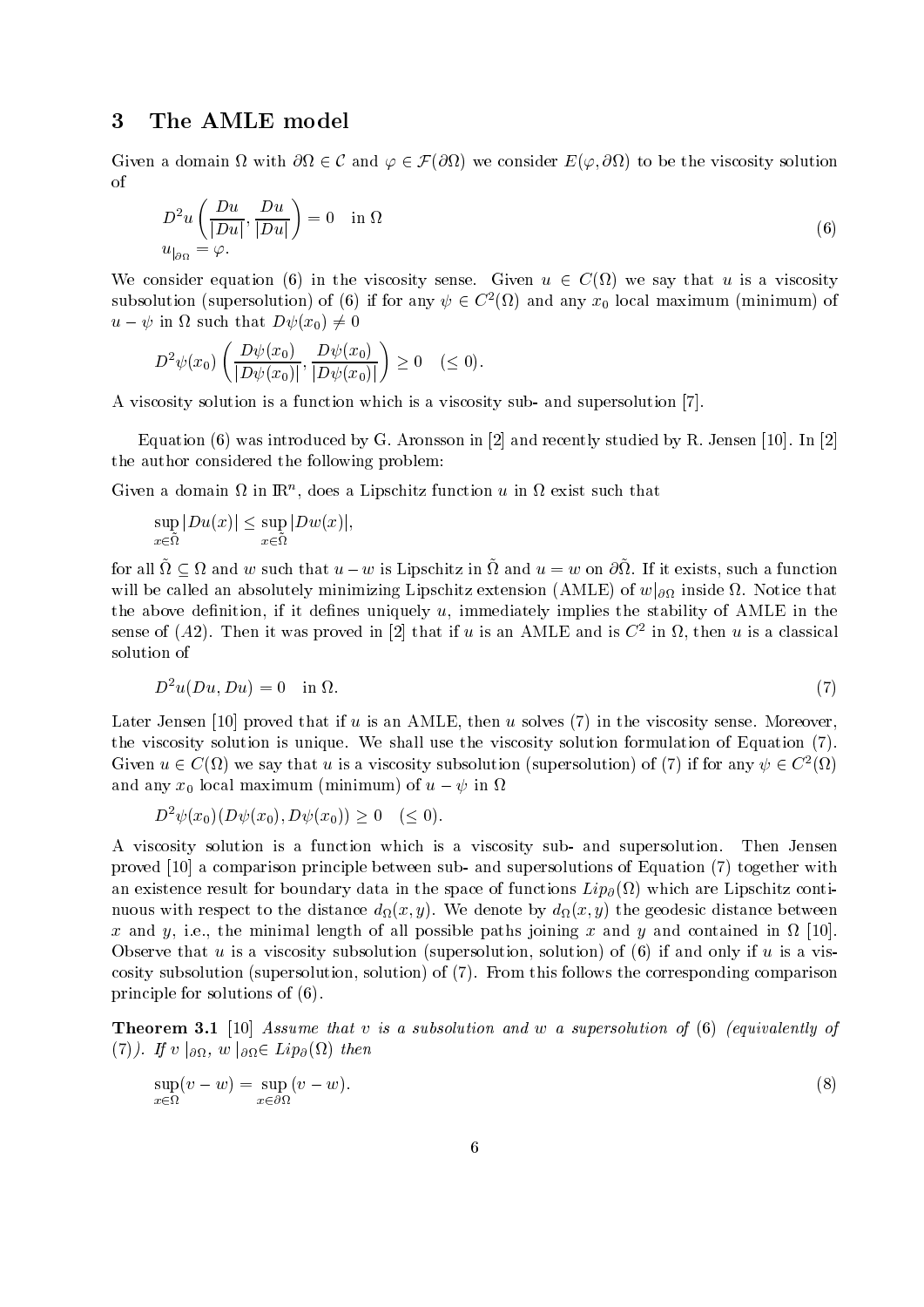**Theorem 3.2** [10] Given  $g \in Lip_{\partial}(\Omega)$ , u is the AMLE of g into  $\Omega$  if and only if u is the solution of (7) with  $u|_{\partial\Omega} = g$ .

**THEOREM 0.0** [0] The AMLE interpolation model satisfies diffons  $(A1) = (A0)$ .

## 4 Singular interpolation or "disocclusion"

Disocclusion or "amodal completion" is a very common process in human vision. In a natural scene, an object is seldom totally visible. It is generally partially hidden by other objects. But our perception is under certain geometric conditions able to "reconstruct" the whole object by interpolating the missing part. In the example illustrated in Figure 3, one generally "sees" the same black rectangle in both drawings despite the fact that this rectangle is never totally visible



Figure 3: The same rectangle can be seen in both figures by amodal completion.

This ability of human vision has been widely studied by psychophysicists particularly Gae tano Kanizsa [11]. It appears that continuation of objects boundaries plays a central role in the disocclusion process. This continuation is performed between T-junctions, which are points where image edges form a "T". We call "amodal completion" the process by which our perception extends visible edges "behind" occluding objects. According to psychophysicists, the continuation process is such that restored edges must be as smooth and straight as possible and the shapes as convex as possible

Recent works [5, 9] have emphasized the importance of level lines for image understanding and representation Let up y denotes the gray level of an image u at point y, we denote a the model of an boundaries of upper level sets, defined at each gray level  $\lambda$  by  $X_{\lambda}u = \{x, u(x) \geq \lambda\}$ . In contrast to edge representation, the family of level lines is a complete representation of  $u$ , from which  $u$  can be reconstructed  $[5, 9]$ . In addition, this representation is invariant with respect to any increasing contrast change This point is crucial since according to Gestalt school Wertheimer human vision is essentially sensitive to the only ordering of gray levels in an image. The intensity difference between two pixels is not a reliable characterization of an image since it arbitrarily depends on the used sensor as well as illumination conditions To be reliable any natural image processing must involve the only ordering of gray levels, which remains identical by increasing contrast change.

In the following, we denote by  $\Omega$  the part of the image plane occupied by the occluding object. We shall assume that  $\Omega$  is simply connected and we denote by  $\partial\Omega$  its boundary which we assume to be a Jordan curve. Our problem is to find some interpolant u of the original image  $u_0$  which coincides with  $u_0$  on  $\Omega^c$  and satisfies the only interpolation equation  $D^2u(\frac{Du}{|Du|}, \frac{Du}{|Du|})=0$  allowing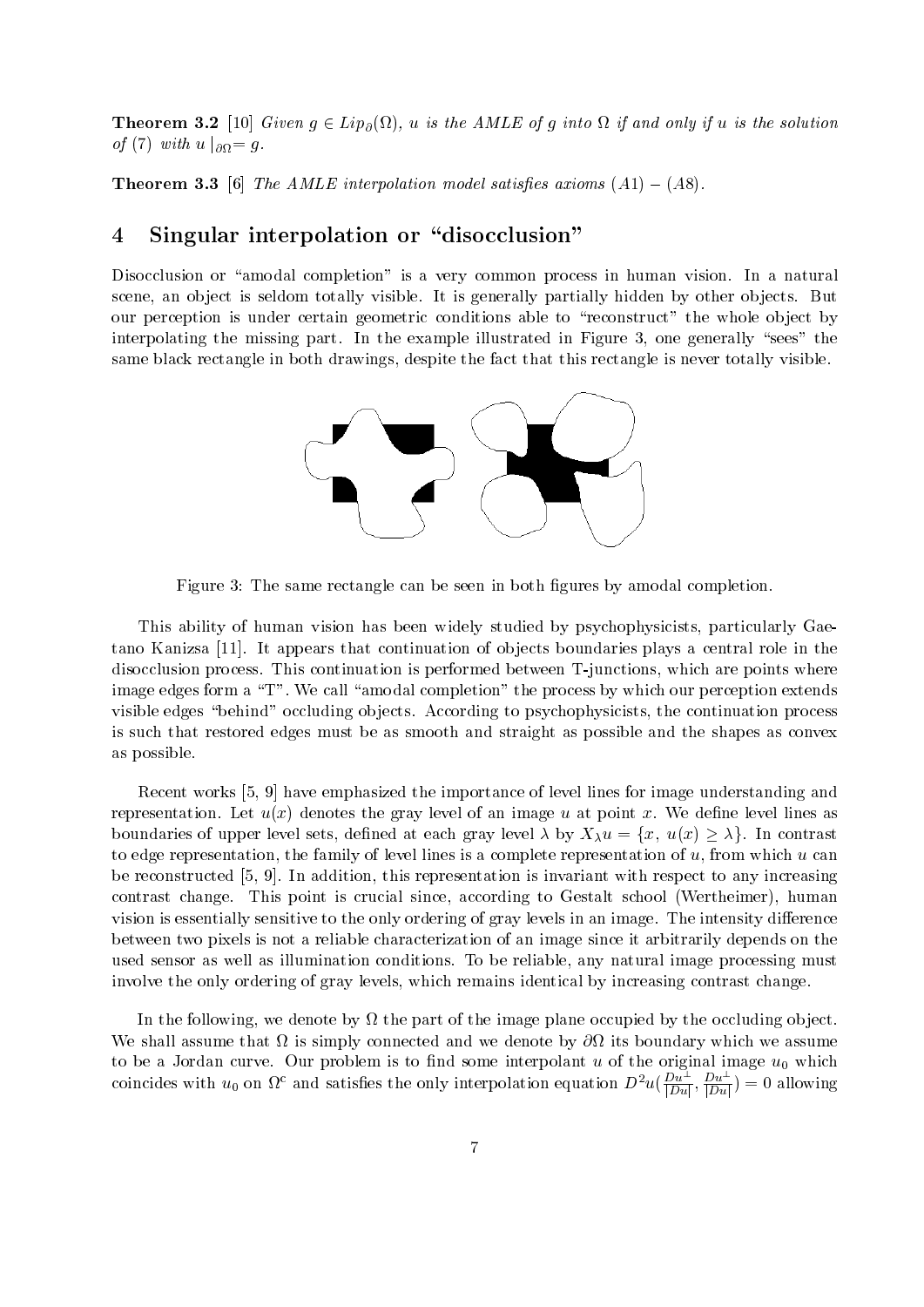unsmooth solutions according to Section 2. Remark that

$$
D^2u(\frac{Du^{\perp}}{|Du|},\frac{Du^{\perp}}{|Du|})=|Du|\text{div}(\frac{Du}{|Du|})=|Du|\text{curv}u,
$$

and that the solution u to  $|Du|$ curvu = 0 has all level lines straight. It is easily seen that it can have many different solutions. Thus a subsidiary variational criterion is required.

The method we present here allows to recover functions with strong discontinuities. Let us describe an image as a function u of bounded variation (BV) such that  $\int_{\mathbb{R}^2} |u| dx < \infty$  and the total variation of u

$$
\mathrm{TV}_{\mathrm{I\!R}^2}(u)=\int_{\mathrm{I\!R}^2}|Du|=\sup\{\int_{\mathrm{I\!R}^2}u\operatorname{div}\phi\,dx:\,\phi\in\mathrm{C}^1_\mathrm{c}(\mathrm{I\!R}^2,\mathrm{I\!R}^2),|\phi|\leq 1\}
$$

is finite. The reader may wish to refer to [8] for more details. A Lebesgue measurable subset  $E \subset \mathbb{R}^2$  is said of finite perimeter if the quantity  $P(E) = T V_{\mathbb{R}^2}(\mathbb{1}_E)$  is finite, where  $\mathbb{1}_E$  denotes the characteristic function of E. If E has Lipschitz boundary then  $P(E) \equiv \Pi/(0E)$  is interpreted as the length of the boundary of  $E$ . The coarea formula states that

$$
TV_{\mathbb{R}^2}(u) = \int_{-\infty}^{\infty} P(X_{\lambda}u) d\lambda
$$

and thus establishes a connection between the total variation of  $u$  and the length of its level lines. The next lemmas ensure that there exists a simple rectifiable curve  $\Gamma$  arbitrarily close to  $\Omega$  such that the one-dimensional restriction of  $u$  to  $\Gamma$  has bounded variation and such that the level lines of u are transverse to  $\Gamma$ .

**Lemma 4.1** [Trace of BV-functions] Let  $u \in BV(\mathbb{R}^2, \mathbb{R})$  and  $\Omega$  an occlusion. Define for every  $h > 0$ 

$$
\Gamma_h = \{ x \in \mathbb{R}^2 : d(x, \Omega) = h \},
$$

where a is some Lipschitz aistance function on  ${\rm I\!R}$  . Then for almost every  $n>0,$ 

$$
TV_{[0,\mathcal{L}(\Gamma_h)]}\tilde{u}=\int_0^{\mathcal{L}(\Gamma_h)}|\tilde{u}'|<\infty
$$

where  $\tilde{u}$  is the one-dimensional restriction of u to  $\Gamma_h$ .

 $\blacksquare$  channels  $\blacksquare$  . There is a  $\blacksquare$  and arbitrarily curve  $\blacksquare$  . Where  $\blacksquare$  and arbitrarily close to  $\Omega$  such that, denoting by  $\tilde{u}$  the restriction of u to  $\Gamma$ , we have

$$
\exists \mathcal{R} \subset \mathbb{R}, \quad \mathcal{H}^1(\mathbb{R} \setminus \mathcal{R}) = 0
$$
  
\n
$$
\forall \lambda \in \mathcal{R}, \quad \bullet \mathcal{H}^1(\partial_* X_\lambda u) < +\infty
$$
  
\n
$$
\bullet \mathcal{H}^0(\partial_* X_\lambda \tilde{u}) < +\infty
$$
  
\n
$$
\bullet \ set \ E_\lambda = \partial_* (X_\lambda \tilde{u}). \ Then \ E_\lambda = \partial_* (X_\lambda u) \cap \Gamma,
$$

where  $M$  is the measurable set  $M$  is the measurable set  $M$  is the measurable set  $M$  is the measurable set  $M$ If  $x\in E_\lambda$  for some  $\lambda,$  we say that x is admissible.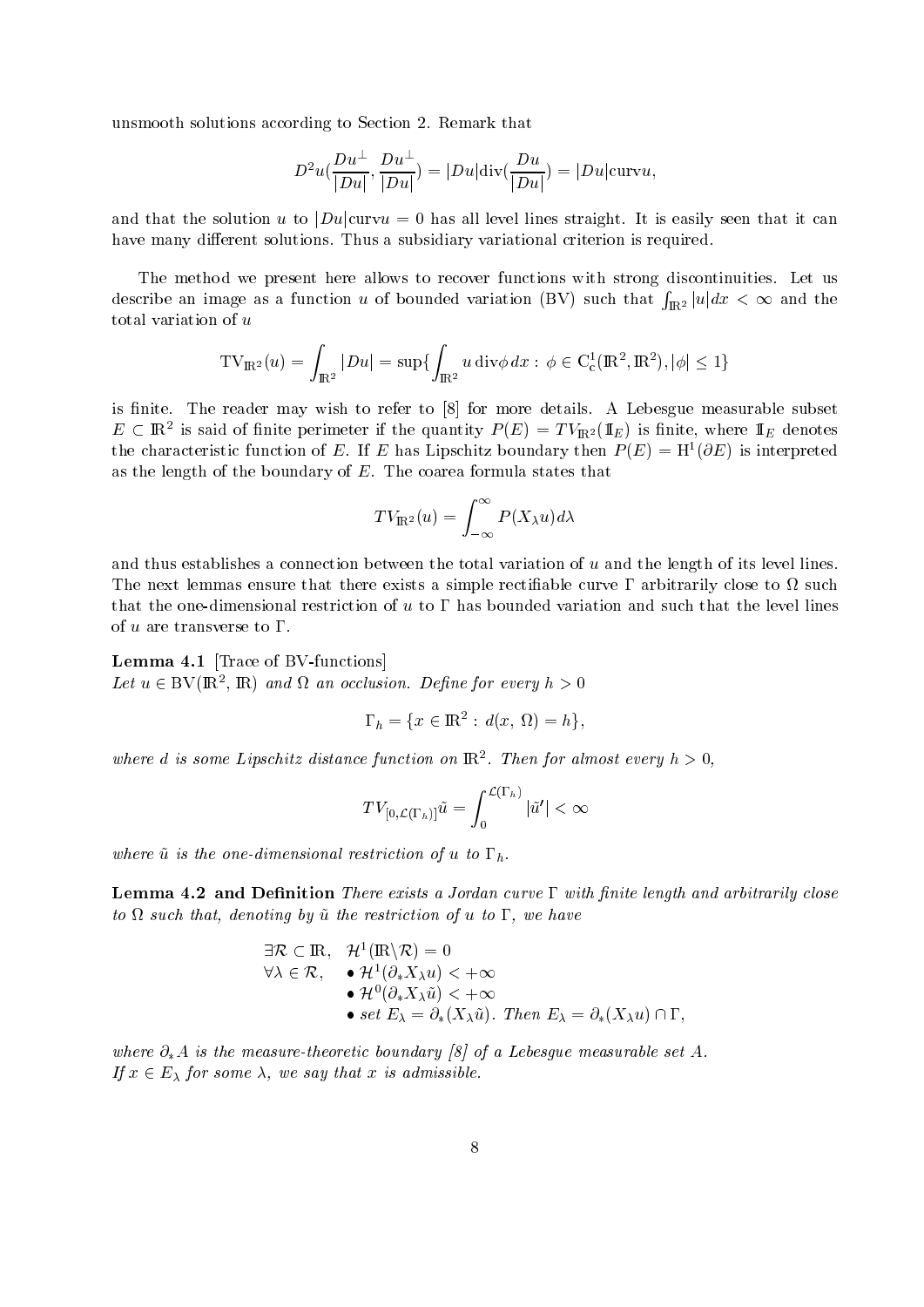We call admissible occlusion the domain enclosed by a curve  $\Gamma$  satisfying Lemmas 4.1 and 4.2. From the coarea formula almost every level set  $X_\lambda u$  has finite perimeter. Since  $u(x)=\sup\{\lambda:\,x\in X_\lambda u\}$ for almost every  $x \in \mathbb{R}^2$ , there is no loss of generality in previous lemma to concentrate on the only level sets of finite perimeter.

Let x be an admissible point in  $\Gamma$ . In view of previous lemmas we can define for almost every  $\lambda \in [u(x-), u(x+)]$  an average direction

$$
\nu_{\lambda}(B,x)=\int_B g.\nu\ d||\partial X_{\lambda}||=\int_{\partial^*X_{\lambda}\cap B} g.\nu\ d\mathcal{H}^1
$$

 $\mathcal{N}$  reduced that denotes the normal at every point of the reduced to the reduced to the reduced to the reduced to the reduced to the reduced to the reduced to the reduced to the reduced to the reduced to the reduced boundary  $\partial^* X_\lambda$  [8] and  $g \in C_c^1(B, \mathbb{R})$  with  $0 \leq g \leq 1$ . Without loss of generality, we can assume that the sum goes over the  $\mathcal{H}^1$ -arcwise connected component of x within  $B \cap \partial^* X_\lambda$ . By  $\mathcal{H}^1$ -arcwise connected component we mean an arcwise connected component up to a set of  $\mathcal{H}^1$ -measure zero. Consequently, each admissible point x is associated for almost every  $\lambda \in |u(x-), u(x+)|$  with an average direction  $\nu_{\lambda}(B,x)$  and the orientation  $o_{\lambda}(x) = \pm 1$ , which refers to the orientation of the normal along the reduced boundary  $\partial^* X_\lambda$  in the vicinity of x.

A logical variational criterion for the interpolant  $u$  is

$$
E(u) = \int |Du|(1+|\text{curv}u|^p), \ \ p \ge 1,
$$

as proposed in  $[13]$  in another related framework, the segmentation of images having occlusions. Now, as shown in Bellettini *et al* [3], this criterion is not lower semicontinuous. Bellettini *et al* studied relaxed versions of  $E$ . We shall propose another relaxed version of  $E$ , which is compatible with Kanizsa's amodal completion theory. According to this theory, an amodal completion is not a function, but a set of lines or contours extending the contours of the image below the occluded part. These contours may even cross, but we shall exclude this possibility here, since we want a disocclusion as close as possible to a function. Indeed, from a noncrossing set of contours interpolating level lines, we can easily reconstruct a single function  $u$  whose level lines coincide almost every where which the contours part figure by the most be the production that the solution to the equation  $|Du|_{\text{curv}u} = 0$  can be obtained in the particular case where  $p = 1$ . Whenever  $p > 1$ the interpolating level lines are smooth curves and no more straight in general



Figure 4: Left : disocclusion as a set of contours,  $E(D) < \infty$ Right : the associated solution  $u, E(u) = +\infty$  if  $p > 1$ .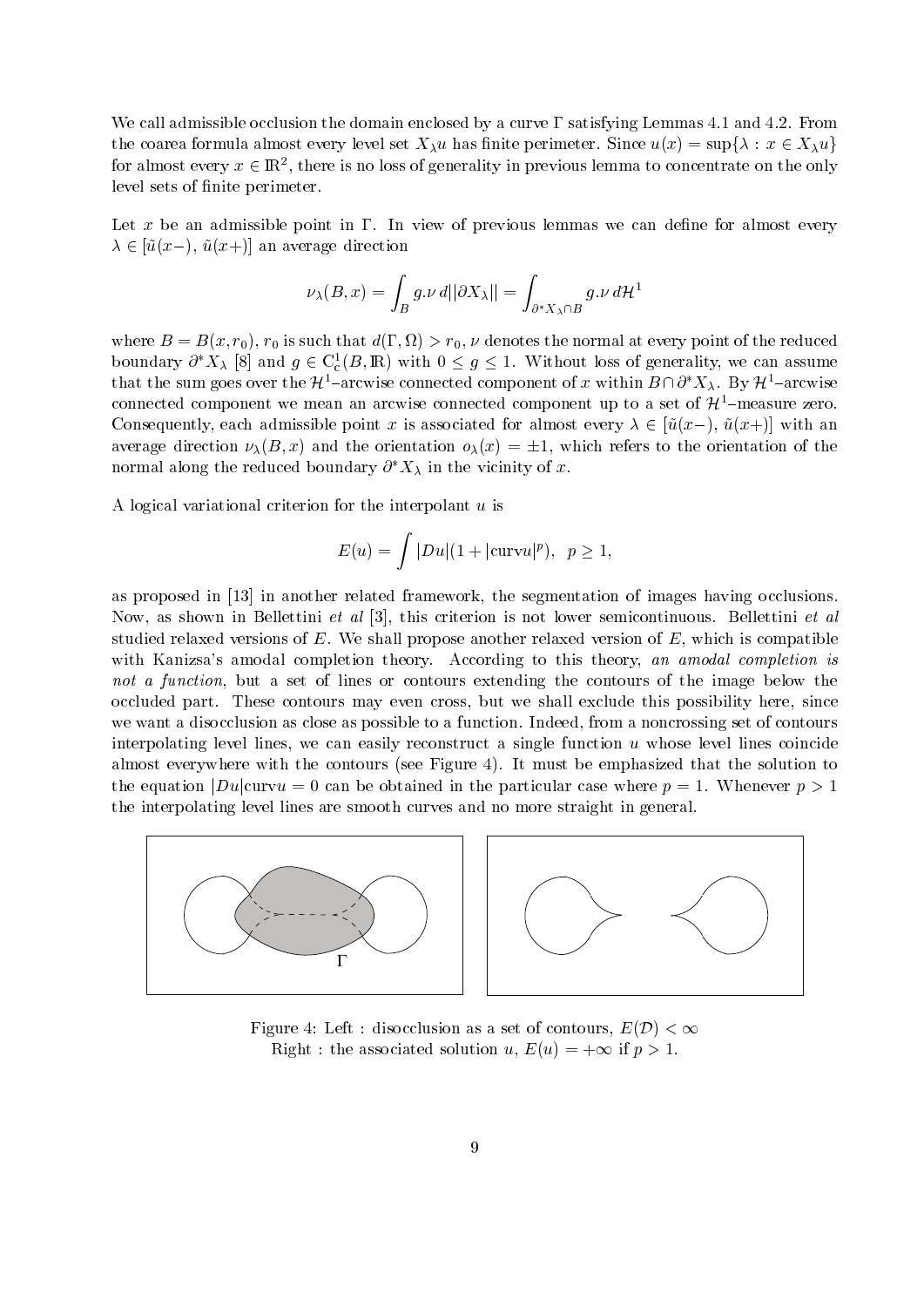For every  $p \geq 1$ , we define the following space of curves with respect to all values of  $\tilde{u}$  along  $\Gamma$ ,

$$
\mathcal{M} = \{ \gamma_{\lambda} : [0, 1] \to \Omega : \gamma_{\lambda}(0), \gamma_{\lambda}(1) \text{ admissible points in } \Gamma, o_{\lambda}(\gamma_{\lambda}(0)) = o_{\lambda}(\gamma_{\lambda}(1)),
$$
  

$$
\gamma_{\lambda} \text{ is a simple curve with } \int_{0}^{\mathcal{L}(\gamma)} (1 + |\gamma_{\lambda}''(s)|^{p}) ds < \infty \},
$$

where  $\gamma_{\lambda}$  is the second derivative of  $\gamma_{\lambda}$  in the sense of distributions and s denotes the arc-length. Denoting by  $\gamma'$  the first derivative in the sense of distributions of a curve  $\gamma$  in M, we can associate  $\gamma$  with an energy

$$
E(\gamma)=\int_0^{\mathcal{L}(\gamma)}(1+|\gamma''(s)|^p)ds+(\tau(\widehat{0),\gamma'(0_+)})+(\tau(\widehat{1),\gamma'(1-)})
$$

where  $\tau(0) = \nu(B, \gamma(0))$  and  $\tau(1) = \nu(B, \gamma(1))$ . By  $(v, w)$  we denote the angle (modulo  $2\pi$ ) between two vectors v and w in  $\mathbb{R}^2$ .

We call disocclusion a maximal set of curves in  $M$  connecting the admissible points of  $\Gamma$  two by two  $-$  or eventually with themselves  $-$  and such that two different curves do not cross. The total energy of a disocclusion  $\mathcal D$  is

$$
E(\mathcal{D}) = \int_{\mathcal{R}} \sum_{x \in E_{\lambda}} E(\gamma_{\lambda,x}) d\lambda
$$

There exists at least a trivial non optimal disocclusion which can be obtain by regularizing and simply giving to the domain enclosed by  $\Gamma$  a constant value.

energy-

## Experimental results

We display first some experiments illustrating the smooth interpolation with the AMLE model. Figures 5 and 6 show experiments with synthetic images. Figure 5a displays the original image, a single white point inside a rectangle. We impose  $u = 0$  on the boundary of the rectangle. Figure 5b shows the result of the interpolation algorithm with Dirichlet boundary conditions As one would expect, the result is a pyramid whose levels lines are displayed in Figure 5c. Figure 6a displays a synthetic image where we combine open curves, closed curves and points. Figure 6b shows the interpolant and Figure 6c shows the level lines of the interpolant.

Figure 7 shows how one can interpolate an image from the quantized level curves, obtaining a better result than the corresponding quantized image. Figure 7a displays the original image  $u$ which takes integer values between 0 and 255. Then we quantize it by giving the grey levels between  $r \delta \leq u \leq (r+1) \delta$  the value  $r \delta, r = 0, ..., M, M = |255/\delta|$ . Figures 7c and 7e display the result of this operation applied on Figure 7a for values  $\delta = 20$  and  $\delta = 30$ . Figure 7b displays the boundaries of the level sets  $|u \geq r\delta|$  at the corresponding grey level  $r\delta$  (for the sake of simplicity, the only level sets for  $\delta = 30$  are displayed). We define the boundary values on the pixels belonging to the boundaries of the level sets  $B$  and the neighbouring pixels belonging to the boundary of the complement  $D^+$ . The solutions to AMLE model with these boundary data are displayed in Figures 7d and 7f.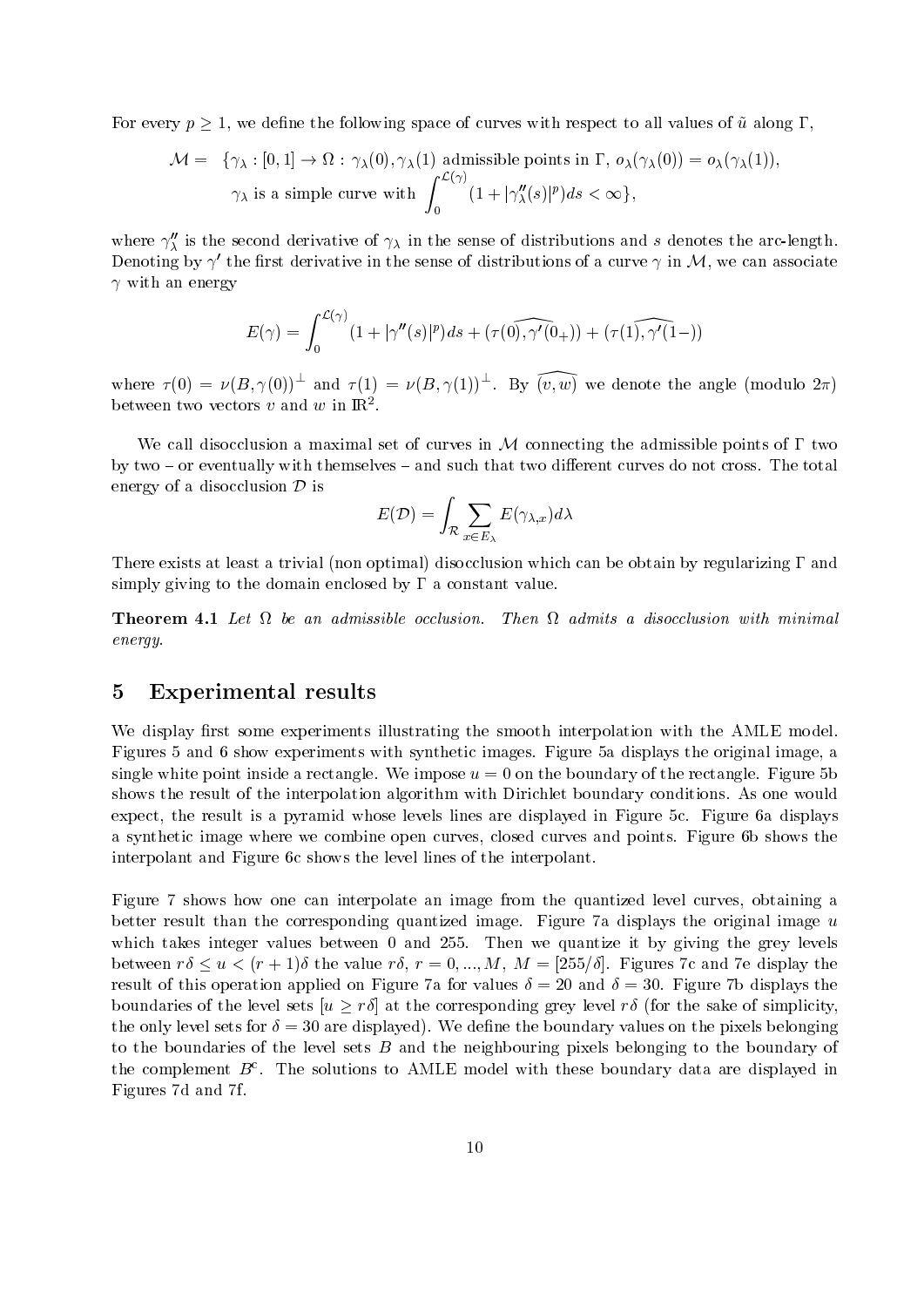

Figure Left a original image ! Middle b interpolant Right c level lines of the interpolant



Figure Left a original image ! Middle b interpolant with u on the boundary right is a contract of the interpretation of the interpretation of the interpretation of the interpretation of

In practice, the interpolation must keep smooth the regular regions of the image. So if we quantize the image at levels multiple of eg the jump across the level line after quantization is either the behaviour of the algorithm is following if the algorithm is just if the jump is just if the jump is just it is just if the jump is jump is jump is jump is just if the jump is jump is jump is jump is just in t likely that the region around is perceptually smooth, so our interpolation maintains it by giving a Lipschitz interpretation is the jump across the level line is larger (step) than 2019 that the level of the decision is to maintain the jump because we consider that there must be an edge here. Since a jump larger than 20 is perceptible as edge, we maintain the existing edge by this choice, without significant attenuation or enhancement.

The other experiments are related to the level lines based singular interpolation solving the equation  $|Du|$ curv $u = 0$  with a subsidiary variational criterion (see the case  $p = 1$  of the criterion described in Section 4). The reader may wish to refer to  $[12]$  for a description of the algorithm. Figure 8 shows that in contrast to regular interpolation the level lines based disocclusion allows to recover image singularities in a way compatible with Kanizsa's perception theory. Figure 9 illustrates that this method can be used for old photographs restoration. Finally, Figure 10 illustrates the singular restoration of an image where only one pixel every six has been kept on each line and each column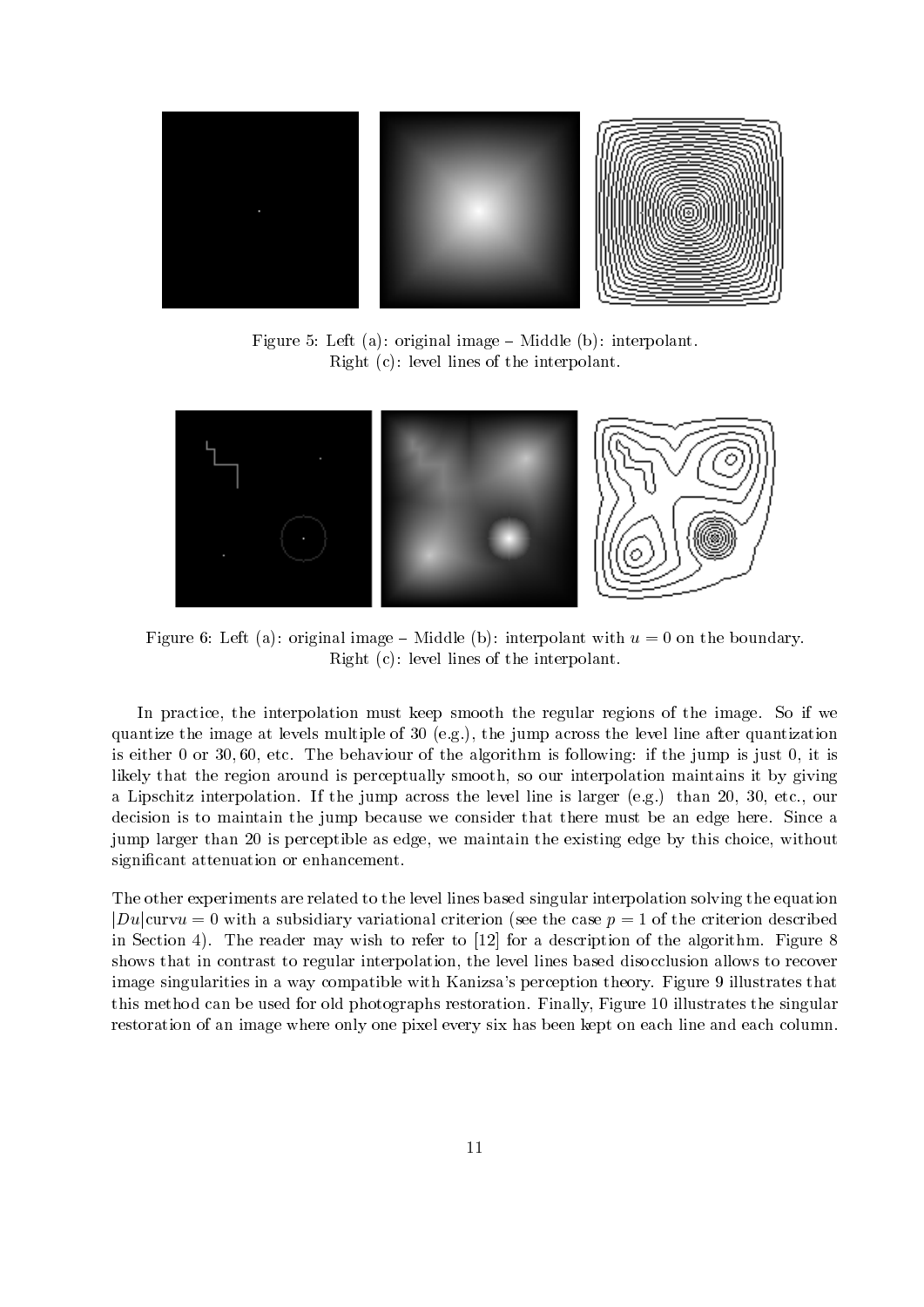

Figure Left top a original image ! Right top b level lines for  called the interpretation of the interpretation of the interpretational form  $\mathcal{C}$  . The interpretation of  $\mathcal{C}$ e the contract of the community of the contract form of the interpretation of the interpretation of the interpola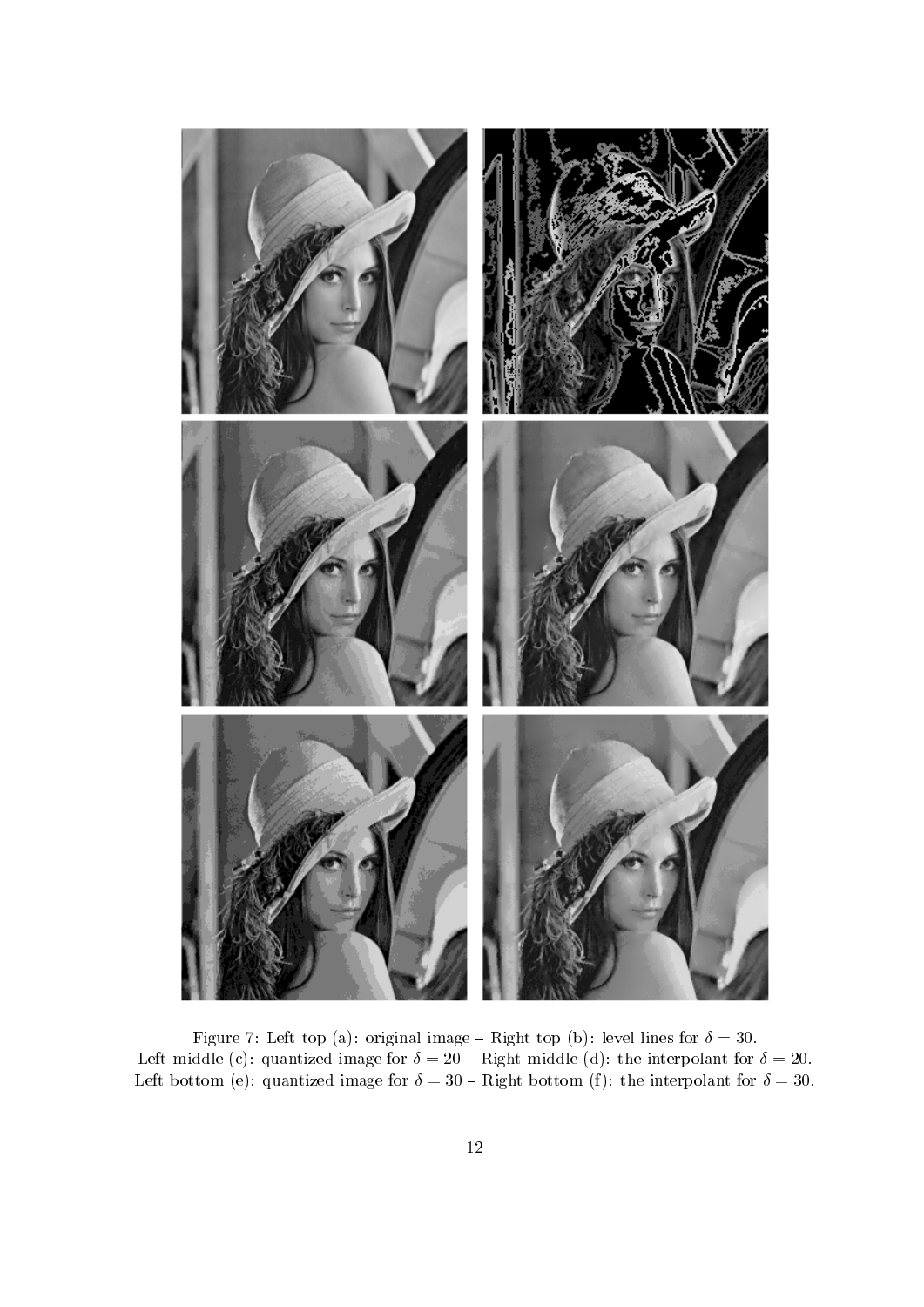

Figure 8:

Above Original image where occlusions are in white

- Below-left Disocclusion performed by solving equation  $D^{\mu}u(\frac{\overline{D}u}{\overline{D}u}, \frac{\overline{D}u}{\overline{D}u})=0.$  $S$  images can be restored by restored but regular parts of images are well as  $S$ recovered
- $\mathcal{L}$  and the level lines below performed by the level lines based algorithm solving algorithm solving  $\mathcal{L}$ equation  $D^2u(\frac{Du}{|Du|}, \frac{Du}{|Du|})=0$ . The singularities are well restored.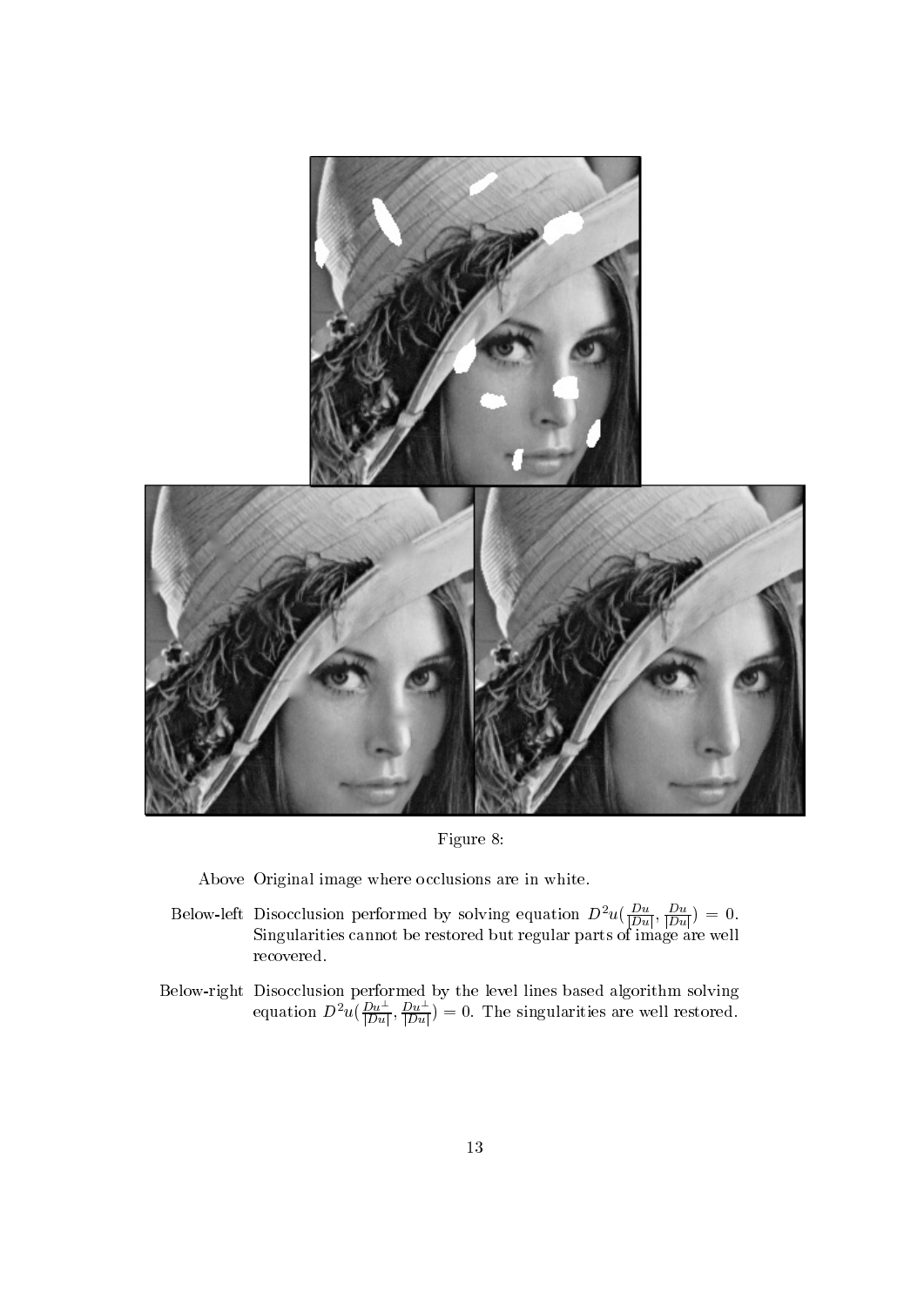

Figure 2. An old damaged photograph  $\mathbb{R}^n$  . In which is in which is in which is in which is in which is in which is in which is in the set of the set of the set of the set of the set of the set of the set of the set Right - Result of image disocclusion by the level lines based algorithm.



Figure 10: Left - An image with only one pixel every six on each line and each column.  $\mathcal{N}$  are the white blocks are the white blocks are the white blocks are the white blocks are the white blocks are the white blocks are the white blocks are the white blocks are the white blocks are the white blocks ar Right - Result of image disocclusion.